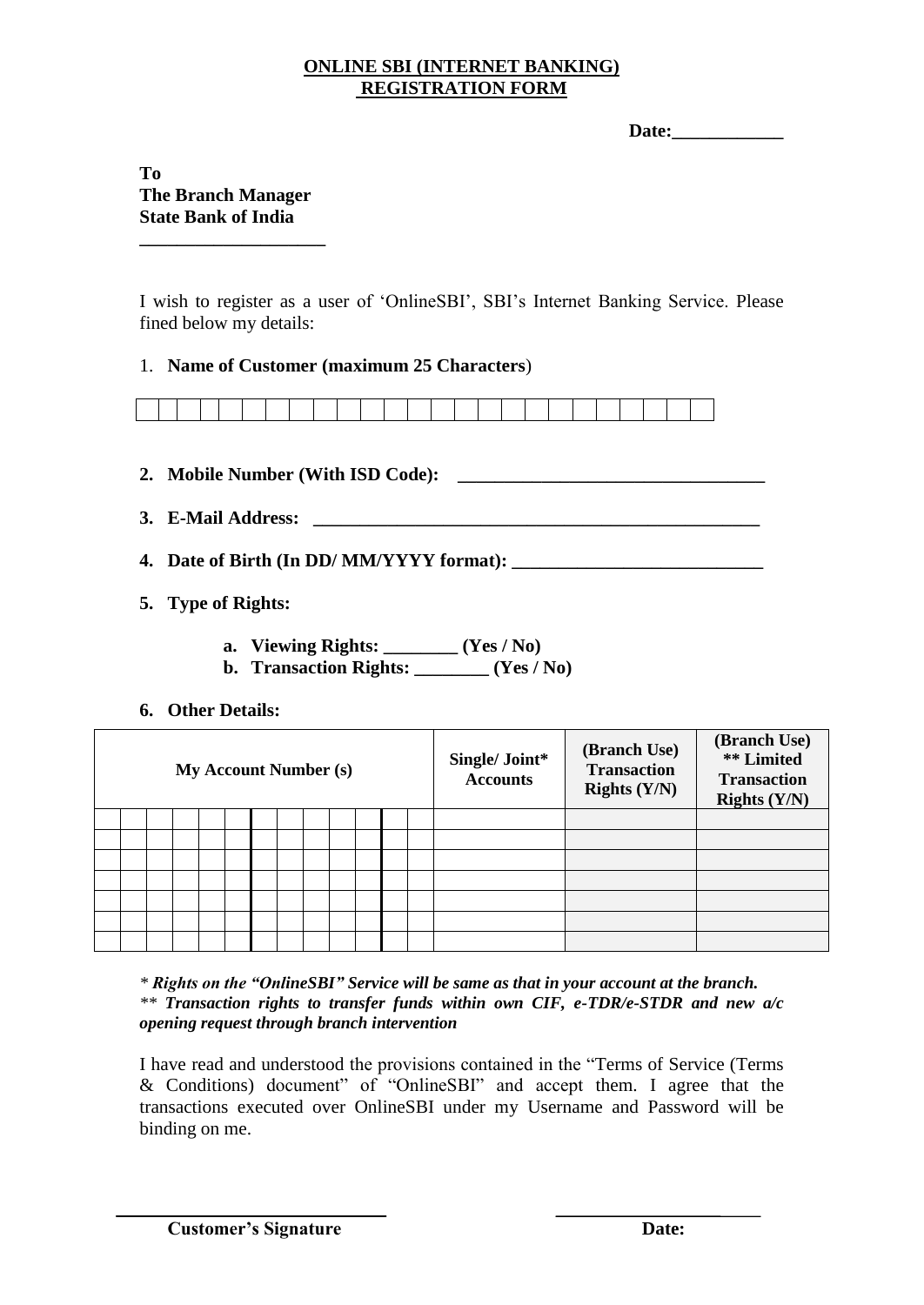# **General Information:**

- 1. You should register for "OnlineSBI" with the branch where you maintain the account.
- 2. If you maintain accounts at more than one branch, you need to register at each branch separately.
- 3. Normally OnlineSBI services will be open to the customer only after he/she acknowledges the receipt of password.
- 4. We invite you to visit your account on the site frequently for transacting business or viewing account balances. If you believe that any information relating to your account has a discrepancy, please bring it to the notice of the branch by e-mail or letter.
- 5. In a joint account, all account holders are entitled to register, as users of "OnlineSBI", but transactions would be permitted based on the account operation rights recorded at the branch. (To begin with the services will be extended only to single or Joint "E or S" accounts only).
- 6. All accounts at the branch whether or not listed in the registration form, will be available on the 'OnlineSBI'. However the applicant has the option to selectively view the accounts on the "OnlineSBI".

## **Security:**

- 1. The Branch where the customer maintains his/her account will assign:
	- a) User-id &
	- b) Password
- 2. The User-id and Password given by the branch must be replaced by UserName and Password of customer"s choice at the time of first log-on. This is mandatory.
- 3. Bank will make reasonable use of available technology to ensure security and to prevent unauthorised access to any of these services. The "OnlineSBI service is VERISIGN certified which guarantees, that it is a secure site. It means that
	- You are dealing with SBI at that moment.
	- The two-way communication is secured with 128-bit SSL  $\bullet$ encryption technology, which ensures the confidentiality of the data during transmission.
- 4. You are welcome to access "OnlineSBI" from anywhere anytime. However, as a matter of precaution, customers may avoid using PCs with public access.
- 5. There is no way to retrieve a password from the system. Therefore if a customer forgets his/her password, he/she must approach the branch for reregistration.